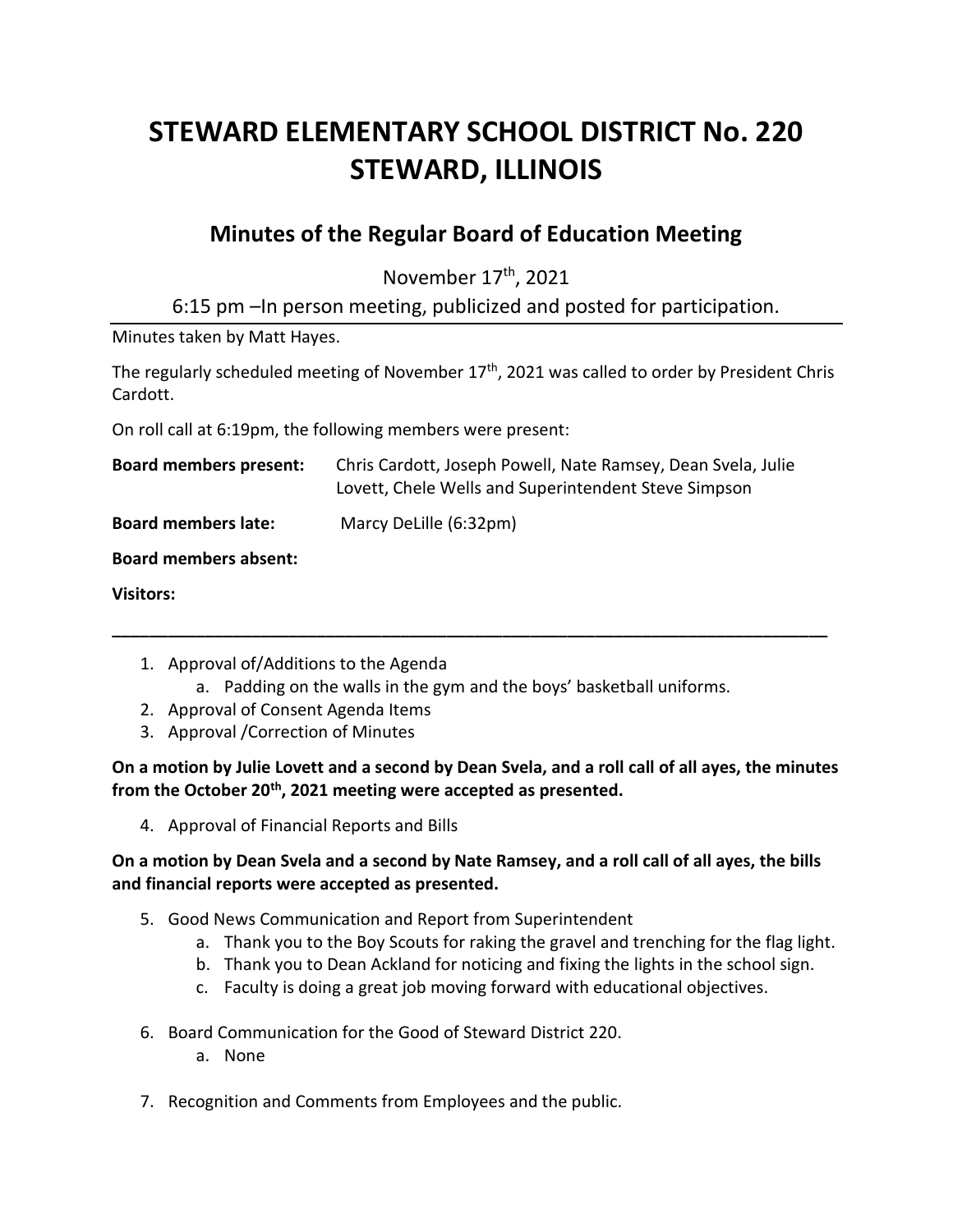a. None

#### **Old Business**

- 8. Playground Project/Pea Gravel Delivery
	- a. Boy Scouts had a work day to clean up the loose gravel outside of the playground area.
- 9. Staff Handbook/ Contract Update
	- a. Mr. Simpson had a meeting with the four faculty members and they made a couple minor changes.
	- b. Send the Staff contract off to our attorney to have her review the language and the manor it was written.
- 10. Building Security/Lock Bids
	- a. On hold, waiting for the key card estimate.
	- b. Discussion was had about moving forward with changing the locks of the exterior doors.

**On a motion by Julie Lovett and a second by Chele Wells, and a roll call of all ayes, Mr. Simpson will contact Melin's Lock and Key to change the locks on the exterior doors with a limited number of keys.**

- 11. Roof Status
	- a. O'Rorke Construction returned on 11-10-21.
	- b. No leaks after the last rain.
	- c. We will wait after the winter before replacing any ceiling tiles.
	- d. O'Rorke will come back with a long-term solution to the problem in the future.
- 12. Old 1998 Bus Repair
	- a. Cappel's in Rochelle provided a bid of \$2,402.98 to get the bus drivable so they can see if there are other issues.

#### **On a motion by Marcy DeLille and a second by Julie Lovett, and a roll call of all ayes, the decision was made to have Cappel's do the repair work for \$2,402.98.**

- 13. Conor O'Rorke Tournament
	- a. Blood drive and carry out will still be going on.
	- b. Saturday Dec. 4<sup>th</sup> there will be a Blood drive at the Fire Department from 9-2.
	- c. Ralphie's will be Sunday Dec.  $5<sup>th</sup>$  with a drive thru pick up at the school from 11-1.
	- d. Could a flyer be sent home with the kids?
- 14. Report on Neighboring Bus Trip Pay for Sporting Events and Field Trips.
	- a. Bus pay of neighboring schools was shared (see file).
	- b. Discussion was had that our current rates are like those of other schools.

#### **New Business**

15. Annual Audit Materials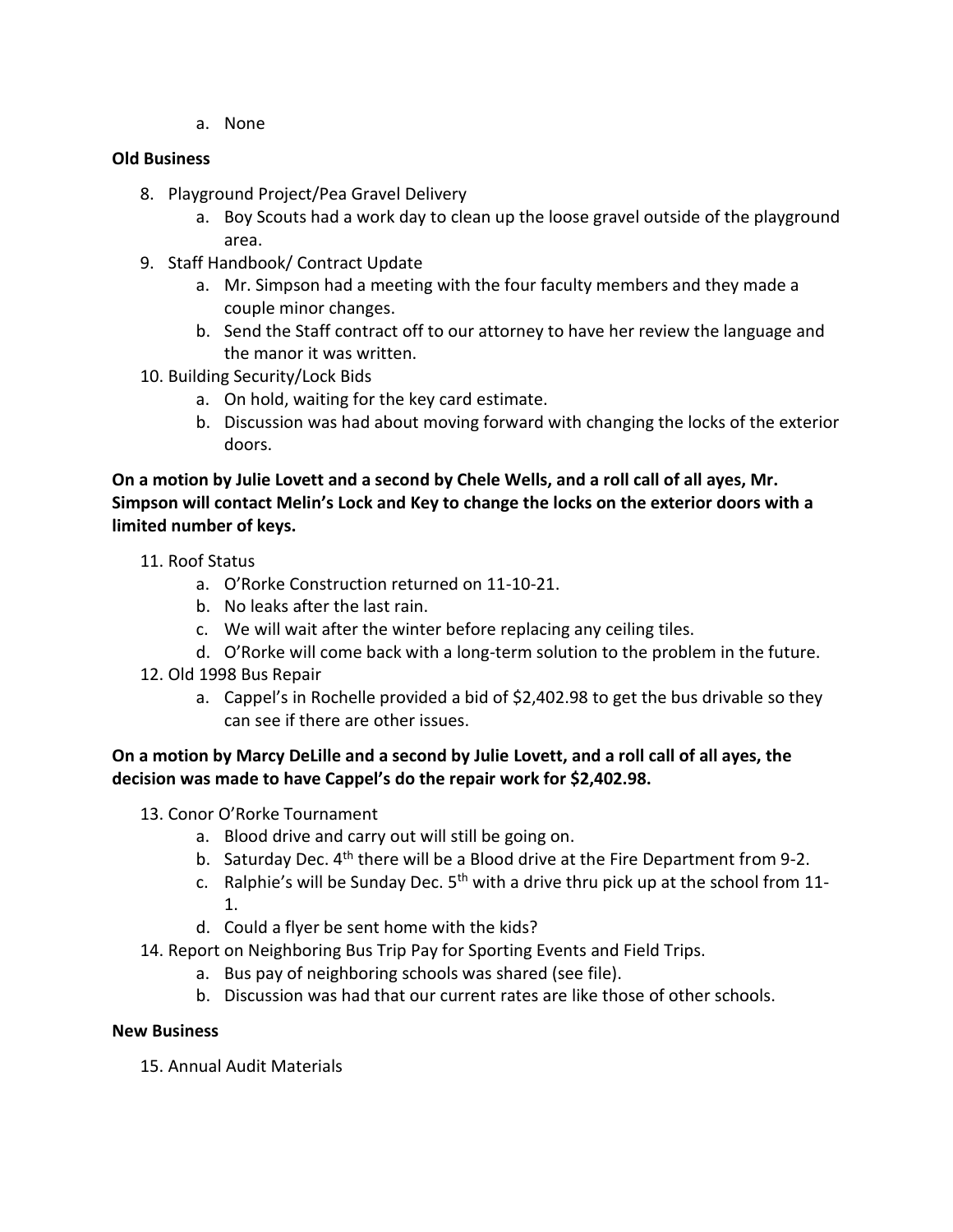a. Joel Hopkins scheduled to be here in October of 2022 to give a report for our next year's audit.

# **On a motion by Dean Svela and a second by Julie Lovett, and a roll call of all ayes, the Audit was approved as presented.**

- 16. PRESS and PRESS Plus Service Policy Update
	- a. May of 2020 was the last time the policy had been updated in PRESS Plus.
	- b. We have been discontinued from the service because we are too far behind in updating our board policy.
	- c. All the policies that could have been reviewed have been sent to Mr. Simpson for the board to go through.
	- d. Policy will be sent out to each board member for the December meeting and action will be taken on them in January.
- 17. Tentative Tax Levy Presentation
	- a. Historical tax levies were shared and discussed (see file).
	- b. 5% is the maximum amount we can increase any levy request without an exception passed.
	- c. The board decided to let Mr. Simpson use his best judgement to continue with the levy process.
- 18. Boys' basketball uniforms
	- a. Letters are coming off the boys' basketball uniforms. They weren't pressed properly to begin with.
	- b. Discussed taking them back to the company to see if they will repair them before looking to buy new uniforms.
	- c. Mr. Simpson will make that call.
	- d. The girls' uniforms were purchased at the same time so they will be looked at as well.
- 19. The mats on the walls
	- a. Eswood has padding all along the entire walls and it was discussed to see if Steward could investigate that.
	- b. Lengthening the height of the mats was also discussed.
	- c. Discussion was had to involve the Booster club.
	- d. A quote will be gotten for new mats to start.
- 20. Executive Session: To consider the appointment, employment, compensation. Discipline, performance, or dismissal of specific employees or individual student matters.

**\_\_\_\_\_\_\_\_\_\_\_\_\_\_\_\_\_\_\_\_\_\_\_\_\_\_\_\_\_\_\_\_\_\_\_\_\_\_\_\_\_\_\_\_\_\_\_\_\_\_\_\_\_\_\_\_\_\_\_\_\_\_\_\_\_\_\_\_\_\_\_\_\_\_\_\_\_\_**

# **On a motion by Chele Wells and a second by Julie Lovett, and a roll call of all ayes, the meeting was moved into Executive session at 8:28pm.**

**On a motion by Julie Lovett and a second by Dean Svela, and a roll call of all ayes, the meeting was moved out of Executive session at 8:47pm.**

**\_\_\_\_\_\_\_\_\_\_\_\_\_\_\_\_\_\_\_\_\_\_\_\_\_\_\_\_\_\_\_\_\_\_\_\_\_\_\_\_\_\_\_\_\_\_\_\_\_\_\_\_\_\_\_\_\_\_\_\_\_\_\_\_\_\_\_\_\_\_\_\_\_\_\_\_\_\_**